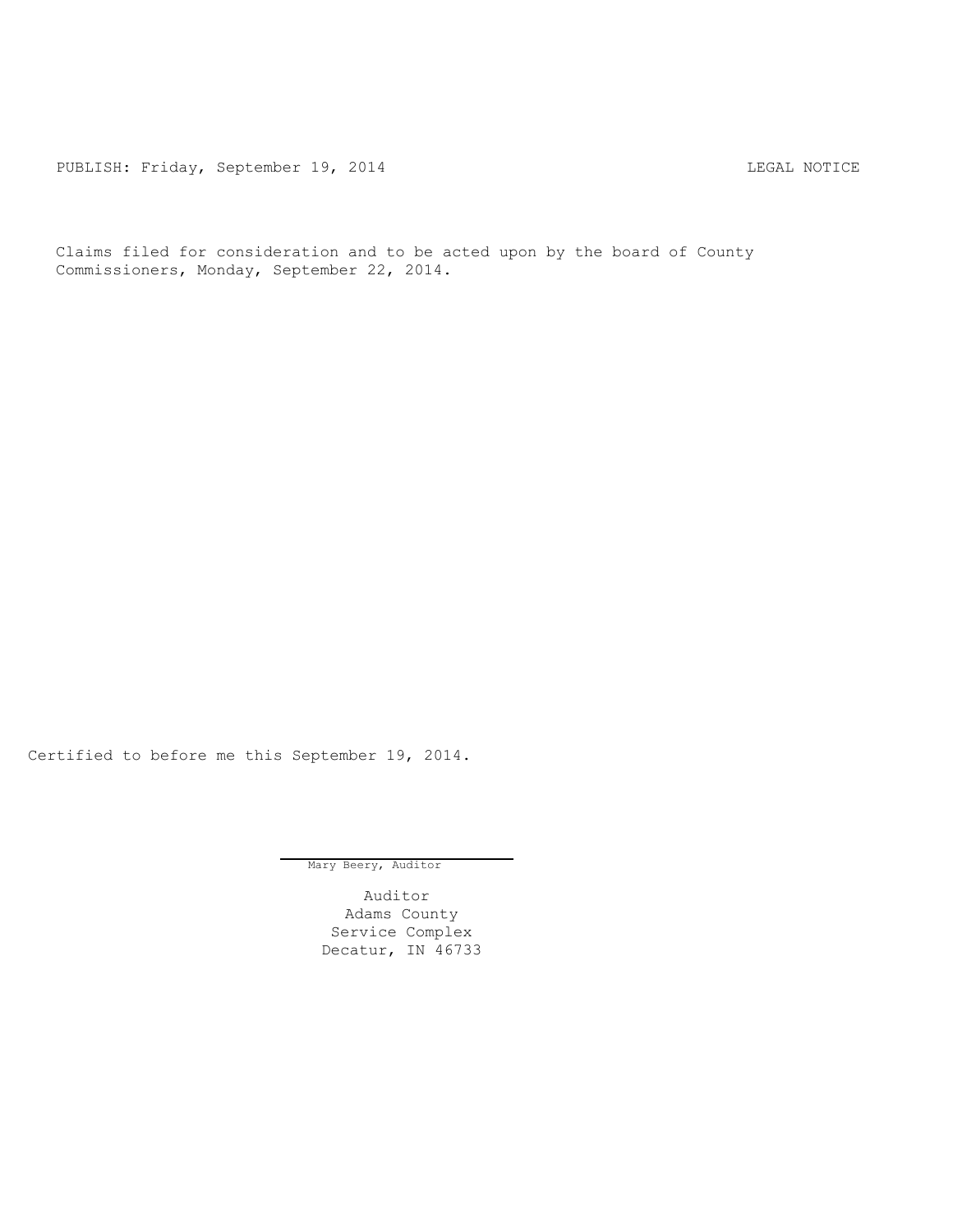

## **Claims Docket for Newspaper Adams County, Indiana**

## For Period: **8/26/2014** to **9/8/2014**

Date Claims to be Paid: **9/22/2014**

*313 W. Jefferson St. Decatur, IN 46733 (219) 724-2600*

| <b>Vendor</b>                            | <b>Amount</b> | <b>Vendor</b>                            | <b>Amount</b> |
|------------------------------------------|---------------|------------------------------------------|---------------|
| <b>Adams Memorial Hospital</b>           | 399.79        | Indiana Michigan Power                   | 11,742.24     |
| Arnold Lumber Co., Inc.                  | 34.50         | Berne Ready Mix                          | 255.10        |
| Berne Tri-Weekly News                    | 21.48         | Suburban Propane LP                      | 27.50         |
| Brateman's, Inc.                         | 287.98        | Butler, Fairman, & Seufer                | 9,415.00      |
| <b>Charles Bowers</b>                    | 2,333.33      | Chet's Pest Control                      | 30.00         |
| Cintas Location #338                     | 54.35         | City Of Decatur                          | 5,470.67      |
| Decatur True Value                       | 50.38         | <b>Complete Printing Service</b>         | 301.00        |
| Dealership Holdings LLC                  | 177.92        | Craigville Telephone Comp                | 119.00        |
| Decatur Daily Democrat                   | 369.13        | <b>Decatur Dental Services</b>           | 158.00        |
| Douglas L. Bauman                        | 87.50         | Erie Haven                               | 2,039.59      |
| Gordon Food Service                      | 2,724.25      | Grimm's Auto                             | 399.06        |
| Hilty Engine Service                     | 149.33        | The Janitors Supply Company, Inc.        | 97.60         |
| K-Mart                                   | 85.55         | Racquel Werich                           | 128.84        |
| Kiess Electric                           | 308.61        | Landis & Sons Drainage                   | 99.00         |
| Lehman Feed Mill                         | 665.50        | M. D. Landscaping Service                | 821.00        |
| Mind's Eye Graphics                      | 3,527.58      | Monroe Water Department                  | 157.92        |
| National Oil And Gas                     | 667.32        | Park Center, Inc.                        | 154.00        |
| Piqua Repair Inc.                        | 44.95         | Portland Motor Parts, Inc                | 233.86        |
| Quill Corporation                        | 259.94        | Rhonda L. McIntosh                       | 793.93        |
| Roto-Rooter                              | 200.00        | <b>Safety Systems</b>                    | 349.37        |
| Selking International                    | 6,014.82      | Stone-Street Quarries, Inc.              | 183.70        |
| Print Shop                               | 870.10        | Top Supply Company                       | 243.62        |
| Two Brothers Generator Sales & Services  | 750.00        | Underground Pipe & Valve,                | 7,665.52      |
| Welder Services, Inc.                    | 45.72         | Christopher E. Harvey                    | 109.56        |
| Schwartz Marathon of Berne Inc.          | 127.16        | Adams County Highway Department          | 1,629.59      |
| Adams County Automotive Supply, Inc.     | 275.54        | Ty A. Hanni                              | 336.34        |
| Paul Norr                                | 35.00         | Angie White                              | 31.68         |
| Rekeweg, Shane                           | 948.09        | <b>Briggs Corporation</b>                | 121.23        |
| Assoc. of IN Prosecuting Attorneys, Inc. | 30.00         | Waste Management                         | 336.42        |
| B Secure Alarm Systems, Inc.             | 300.00        | Anthony Stimpson                         | 100.76        |
| Don Myers Plumbing                       | 198.36        | Bob's Locksmith Shop                     | 59.50         |
| Softworks, Inc.                          | 1,195.00      | Zurcher's Best-One Tire & Auto Care, Inc | 943.50        |
| Tom Magnan/Special Needs                 | 83.90         | Matthew Bender                           | 120.88        |
| Kristina Nichols                         | 13.20         | Donald Kuhn                              | 699.96        |
| Harvest Land Co-op                       | 7,072.23      | Wal-Mart                                 | 427.22        |
| Adams County Truck Repair, Inc.          | 144.74        | <b>Fastenal Company</b>                  | 54.60         |
| <b>Adams County Sheriff's Department</b> | 120.00        | <b>ERS Wireless Communications</b>       | 1,570.90      |
| Fort Wayne Diesel Service                | 2,922.92      | Ian Gilbert                              | 20.94         |
| Troyer's Market LLC                      | 1,902.98      | Tourkow, Crell, Roenblatt, & Johnston    | 968.00        |
| Delbert Scheiman                         | 95.00         | <b>Uricks Trucking</b>                   | 4,565.50      |
| <b>HPS</b>                               | 4,185.67      | Alpine Falls, Inc.                       | 21.97         |
| Indiana Public Defender Council          | 90.00         | Deborah A. Schantz                       | 221.55        |
| Tri Tech Manufacturing, LLC              | 484.00        | <b>Stationair's Express</b>              | 635.73        |
| Karla Marbach                            | 355.10        | Hitchcock Concrete, Inc.                 | 1,425.00      |
| ReusserDesign                            | 25.00         | Schwartz Blacksmith, LLC                 | 237.60        |
| John August                              | 12.75         | LBH Chemical & Industrial                | 391.54        |
| Jeremy Wetter                            | 15.18         | Decatur Ace Hardware                     | 704.96        |
| Havel                                    | 25,000.00     | Vermont Systems, Inc.                    | 1,137.12      |